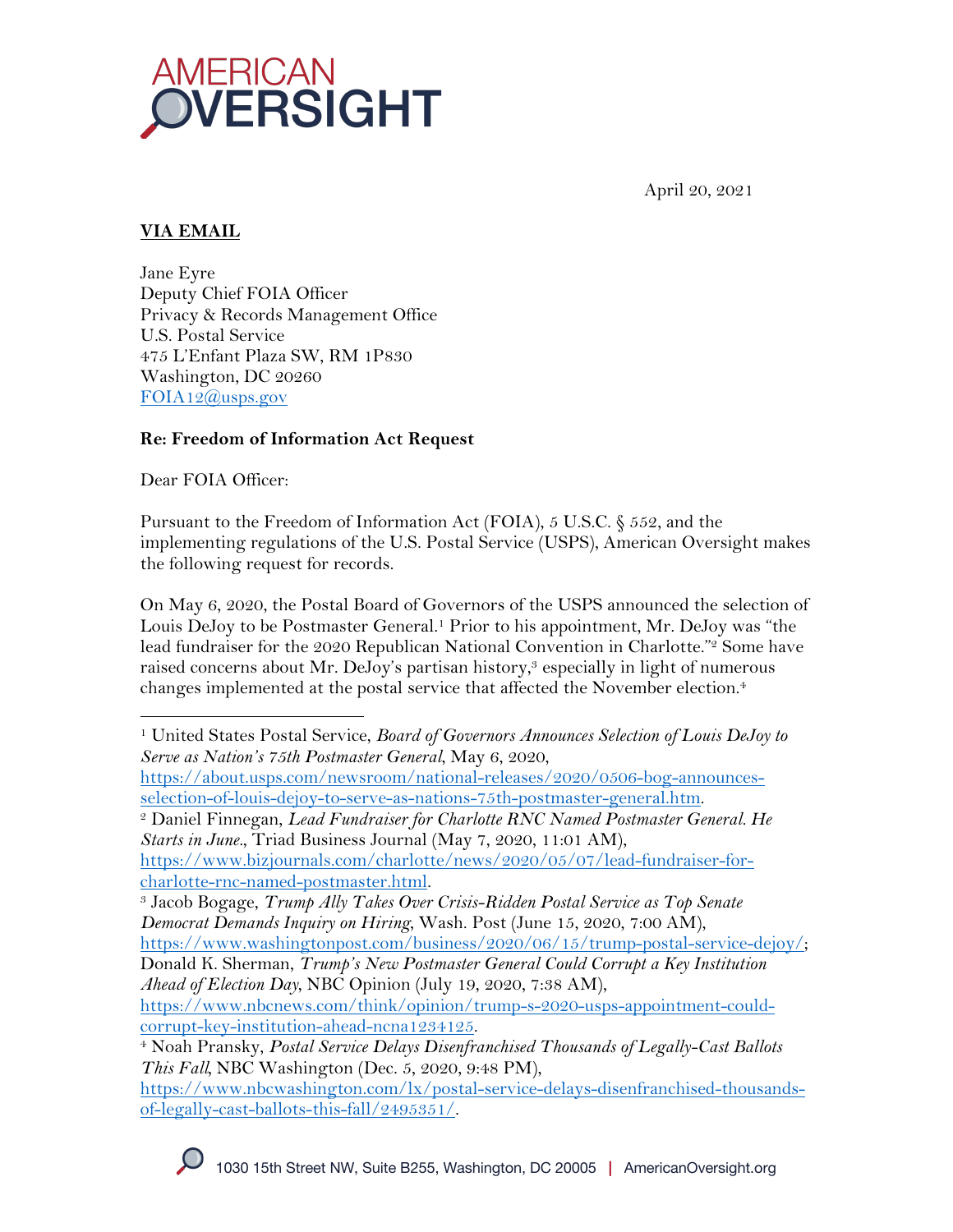American Oversight seeks records with the potential to shed light on USPS leadership's communications during the time these changes were made and the ensuing 2020 election cycle.

### **Requested Records**

American Oversight requests that USPS produce the following records within twenty business days:

All email communications (including emails, email attachments, complete email chains, and calendar invitations) concerning agency business between the USPS officials listed below and Senior Executive Advisor Patrick (Pasquale) Fiorentino at the email address pfiorentino1126@gmail.com.

Specified USPS Officials

- I. Postmaster General Louis DeJoy
- II. Kelly Abney, Senior Executive Advisor
- III. Heather Clarke, Chief of Staff
- IV. Emily Saunders, Executive Administrator

Please provide all responsive records from June 15, 2020, through the date a search is conducted.

Please do not limit your search to official electronic messaging accounts. Given the specified individuals' preexisting relationship with Mr. Fiorentino, a search for emails concerning USPS business within non-official accounts is also appropriate.

# **Fee Waiver Request**

In accordance with 5 U.S.C.  $\frac{2552(a)(4)(A)(iii)}{2}$  and your agency's regulations, American Oversight requests a waiver of fees associated with processing this request for records. The subject of this request concerns the operations of the federal government, and the disclosures will likely contribute to a better understanding of relevant government procedures by the general public in a significant way. Moreover, the request is primarily and fundamentally for non-commercial purposes.

American Oversight requests a waiver of fees because disclosure of the requested information is "in the public interest because it is likely to contribute significantly to public understanding of operations or activities of the government."5 The public has a significant interest in the changes Postmaster General implemented at USPS, especially given their impact on the 2020 elections. Records with the potential to shed light on this matter would contribute significantly to public understanding of operations of the federal government, including what communications Postmaster General DeJoy was engaged in when making these changes. American Oversight is committed to transparency and makes the responses agencies provide to FOIA requests publicly

 $5 \text{ J.S.C.} \$   $552(a)(4)(A)(iii)$ .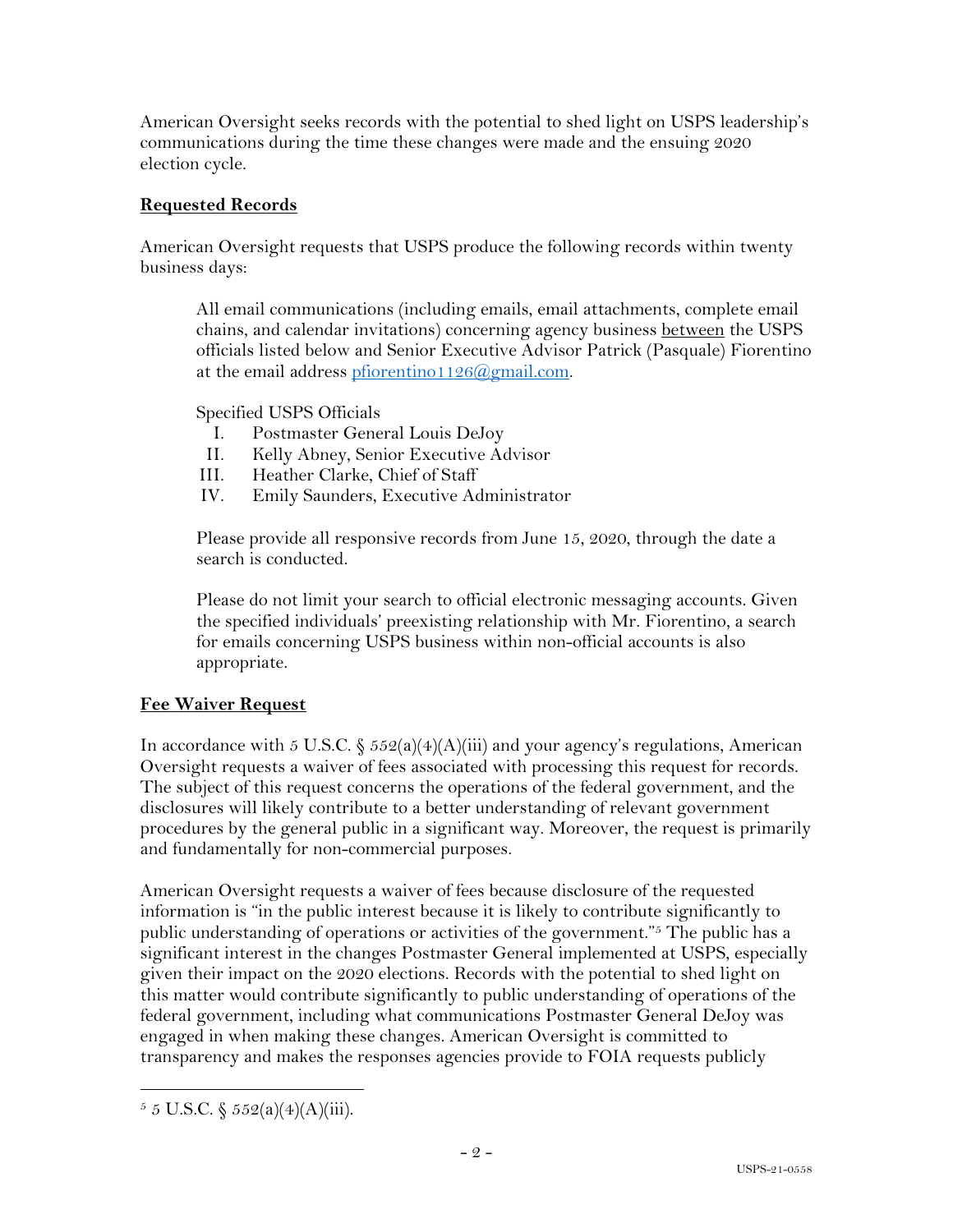available, and the public's understanding of the government's activities would be enhanced through American Oversight's analysis and publication of these records.

This request is primarily and fundamentally for non-commercial purposes.<sup>6</sup> As a  $501(c)(3)$  nonprofit, American Oversight does not have a commercial purpose and the release of the information requested is not in American Oversight's financial interest. American Oversight's mission is to promote transparency in government, to educate the public about government activities, and to ensure the accountability of government officials. American Oversight uses the information gathered, and its analysis of it, to educate the public through reports, press releases, or other media. American Oversight also makes materials it gathers available on its public website and promotes their availability on social media platforms, such as Facebook and Twitter.7

American Oversight has also demonstrated its commitment to the public disclosure of documents and creation of editorial content through regular substantive analyses posted to its website.8 Examples reflecting this commitment to the public disclosure of documents and the creation of editorial content include the posting of records related to the Trump Administration's contacts with Ukraine and analyses of those contacts;<sup>9</sup> posting records and editorial content about the federal government's response to the Coronavirus pandemic;<sup>10</sup> posting records received as part of American Oversight's "Audit the Wall" project to gather and analyze information related to the administration's proposed construction of a barrier along the U.S.-Mexico border, and analyses of what those records reveal;<sup>11</sup> the posting of records related to an ethics waiver received by a senior Department of Justice attorney and an analysis of what those records demonstrated regarding the Department's process for issuing such

<sup>6</sup> *See id.*

<sup>7</sup> American Oversight currently has approximately 15,700 page likes on Facebook and 105,400 followers on Twitter. American Oversight, Facebook,

https://www.facebook.com/weareoversight/ (last visited Mar. 2, 2021); American Oversight (@weareoversight), Twitter, https://twitter.com/weareoversight (last visited Mar. 2, 2021).

<sup>&</sup>lt;sup>8</sup> See generally News, American Oversight, https://www.americanoversight.org/blog.<br><sup>9</sup> *Trump Administration's Contacts with Ukraine*, American Oversight,

https://www.americanoversight.org/investigation/the-trump-administrationscontacts-with-ukraine.

<sup>10</sup> *See generally The Trump Administration's Response to Coronavirus*, American Oversight, https://www.americanoversight.org/investigation/the-trump-administrations-

response-to-coronavirus; *see, e.g.*, *CDC Calendars from 2018 and 2019: Pandemic-Related Briefings and Meetings*, American Oversight, https://www.americanoversight.org/cdccalendars-from-2018-and-2019-pandemic-related-briefings-and-meetings.

<sup>11</sup> *See generally Audit the Wall*, American Oversight,

https://www.americanoversight.org/investigation/audit-the-wall; *see, e.g.*, *Border Wall Investigation Report: No Plans, No Funding, No Timeline, No Wall, American Oversight,* https://www.americanoversight.org/border-wall-investigation-report-no-plans-nofunding-no-timeline-no-wall.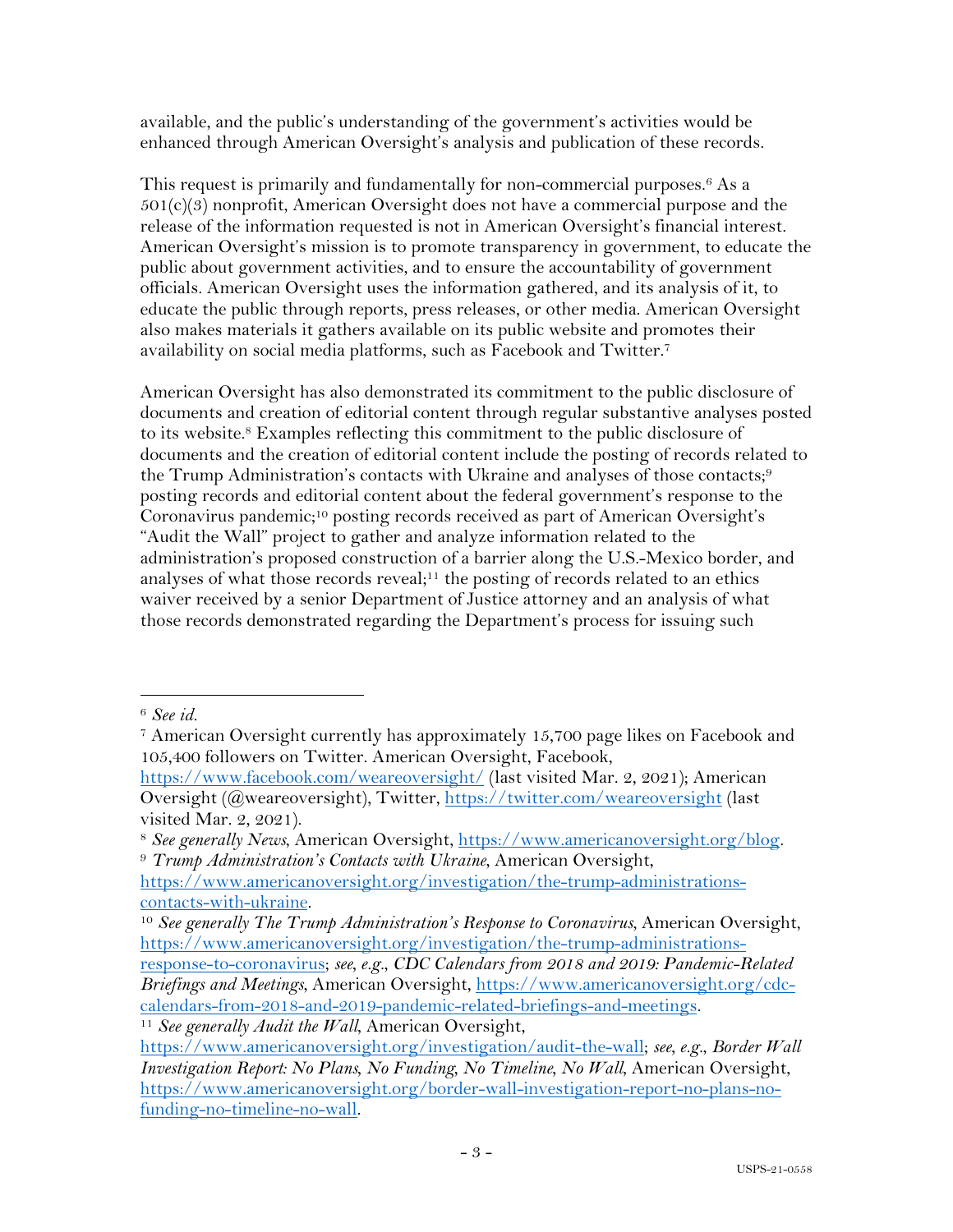waivers;12 and posting records and analysis of federal officials' use of taxpayer dollars to charter private aircraft or use government planes for unofficial business. 13

Accordingly, American Oversight qualifies for a fee waiver.

### **Guidance Regarding the Search & Processing of Requested Records**

In connection with its request for records, American Oversight provides the following guidance regarding the scope of the records sought and the search and processing of records:

- Please search all locations and systems likely to have responsive records, regardless of format, medium, or physical characteristics.
- Our request for records includes any attachments to those records or other materials enclosed with those records when they were previously transmitted. To the extent that an email is responsive to our request, our request includes all prior messages sent or received in that email chain, as well as any attachments to the email.
- Please search all relevant records or systems containing records regarding agency business. Do not exclude records regarding agency business contained in files, email accounts, or devices in the personal custody of your officials, such as personal email accounts or text messages. Records of official business conducted using unofficial systems or stored outside of official files are subject to the Federal Records Act and FOIA.14 It is not adequate to rely on policies and procedures that require officials to move such information to official systems within a certain period of time; American Oversight has a right to records contained in those files even if material has not yet been moved to official systems or if officials have, by intent or through negligence, failed to meet their obligations.15

<sup>12</sup> *DOJ Records Relating to Solicitor General Noel Francisco's Recusal*, American Oversight, https://www.americanoversight.org/document/doj-civil-division-response-noelfrancisco-compliance; *Francisco & the Travel Ban: What We Learned from the DOJ Documents*, American Oversight, https://www.americanoversight.org/francisco-thetravel-ban-what-we-learned-from-the-doj-documents.

<sup>13</sup> *See generally Swamp Airlines: Chartered Jets at Taxpayer Expense*, American Oversight, https://www.americanoversight.org/investigation/swamp-airlines-private-jetstaxpayer-expense; *see, e.g.*, *New Information on Pompeo's 2017 Trips to His Home State*, American Oversight, https://www.americanoversight.org/new-information-onpompeos-2017-trips-to-his-home-state.

<sup>14</sup> *See Competitive Enter. Inst. v. Office of Sci. & Tech. Policy*, 827 F.3d 145, 149–50

<sup>(</sup>D.C. Cir. 2016); *cf. Judicial Watch, Inc. v. Kerry*, 844 F.3d 952, 955–56 (D.C. Cir. 2016). <sup>15</sup> *See Competitive Enter. Inst. v. Office of Sci. & Tech. Policy*, No. 14-cv-765, slip op. at 8 (D.D.C. Dec. 12, 2016).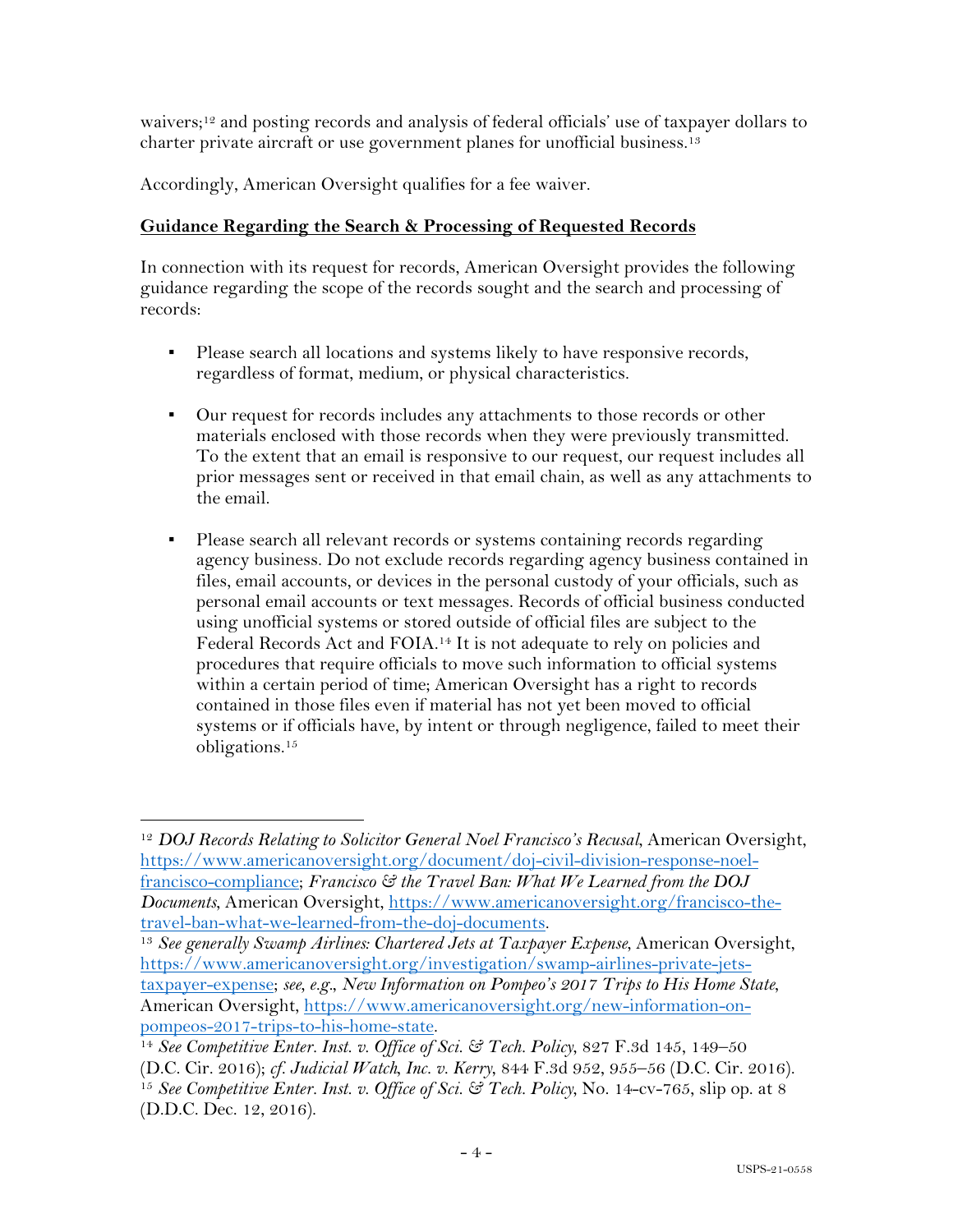- Please use all tools available to your agency to conduct a complete and efficient search for potentially responsive records. Agencies are subject to governmentwide requirements to manage agency information electronically,<sup>16</sup> and many agencies have adopted the National Archives and Records Administration (NARA) Capstone program, or similar policies. These systems provide options for searching emails and other electronic records in a manner that is reasonably likely to be more complete than just searching individual custodian files. For example, a custodian may have deleted a responsive email from his or her email program, but your agency's archiving tools may capture that email under Capstone. At the same time, custodian searches are still necessary; agencies may not have direct access to files stored in .PST files, outside of network drives, in paper format, or in personal email accounts.
- In the event some portions of the requested records are properly exempt from disclosure, please disclose any reasonably segregable non-exempt portions of the requested records. If a request is denied in whole, please state specifically why it is not reasonable to segregate portions of the record for release.
- Please take appropriate steps to ensure that records responsive to this request are not deleted by the agency before the completion of processing for this request. If records potentially responsive to this request are likely to be located on systems where they are subject to potential deletion, including on a scheduled basis, please take steps to prevent that deletion, including, as appropriate, by instituting a litigation hold on those records.

#### **Conclusion**

If you have any questions regarding how to construe this request for records or believe that further discussions regarding search and processing would facilitate a more efficient production of records of interest to American Oversight, please do not hesitate to contact American Oversight to discuss this request. American Oversight welcomes an opportunity to discuss its request with you before you undertake your search or incur search or duplication costs. By working together at the outset, American Oversight and your agency can decrease the likelihood of costly and time-consuming litigation in the future.

Where possible, please provide responsive material in an electronic format by email. Alternatively, please provide responsive material in native format or in PDF format on a USB drive. Please send any responsive material being sent by mail to American Oversight, 1030 15th Street NW, Suite B255, Washington, DC 20005. If it will

<sup>16</sup> Presidential Memorandum—Managing Government Records, 76 Fed. Reg. 75,423 (Nov. 28, 2011), https://obamawhitehouse.archives.gov/the-press-

office/2011/11/28/presidential-memorandum-managing-government-records; Office of Mgmt. & Budget, Exec. Office of the President, Memorandum for the Heads of Executive Departments & Independent Agencies, "Managing Government Records

Directive," M-12-18 (Aug. 24, 2012), https://www.archives.gov/files/recordsmgmt/m-12-18.pdf.